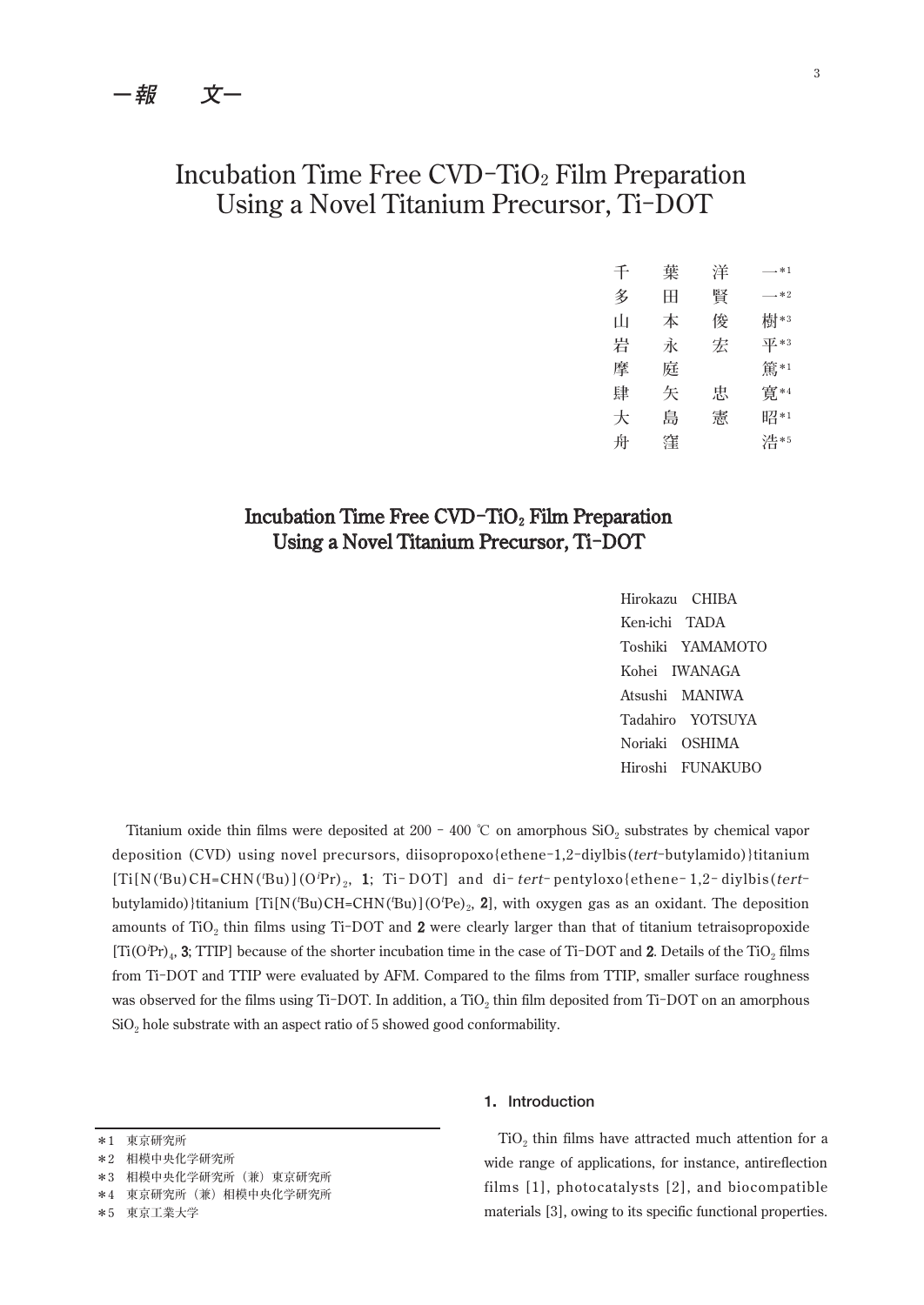**Among various deposition techniques, atomic layer deposition (ALD) and chemical vapor deposition (CVD) have a great advantage in providing excellent film uniformity and flatness over a large surface area of the substrate. Titanium tetraisopropoxide (TTIP) has been extensively studied as a liquid precursor to prepare** TiO<sub>2</sub> thin films by ALD and CVD because of its high **vapor pressure, noncorrosive by-products, and the high cost efficiency compared to other metal organic precursors [4-6].**

However, other precursors for TiO<sub>2</sub> film preparation **have not been widely investigated [7, 8].**

**In this study, we synthesized novel precursors, diisopropoxo{ethene-1,2-diylbis(tert-butylamido)} titanium [Ti[N(<sup>t</sup> Bu)CH=CHN(<sup>t</sup> Bu)](O<sup>i</sup> Pr)2 , 1; Ti- DOT] and di-tert-pentyloxo{ethene-1,2-diylbis(tert butylamido)} titanium [Ti[N(<sup>t</sup> Bu)CH=CHN(<sup>t</sup> Bu)]** (O<sup>T</sup>Pe)<sub>2</sub>, **2**] and evaluated their deposition characteristics to prepare  $TiO<sub>2</sub>$  thin films by CVD with oxygen gas as **an oxidant [9]. The molecular structures of 1 (Ti- DOT), 2, and 3 (TTIP) are shown in Fig. 1. We also examined the surface flatness and the step coverage of the films from Ti-DOT.** 

#### **2.Experiment**

#### **2.1 Preparations**

**Preparation of compound 1 (Ti-DOT) and 2 were carried out under argon atmosphere using standard Schlenk tube and vacuum-line techniques. Dehydrated hexane and tetrahydrofuran used in this work were purchased from Kanto Chemical Co., Inc. Benzene-d<sup>6</sup> was distilled from sodium/benzophenone ketyl prior to use. TTIP and tert-pentyl alcohol were purchased from Aldrich, and were used as received.**

**Synthesis of Ti[N(<sup>t</sup> Bu)CH=CHN(<sup>t</sup> Bu)](O<sup>i</sup> Pr)2 (1; Ti- DOT).** 

**N,N-di-tert-butyl-1,4-diazabuta-1,3-diene (2.22 g,**





**13.2 mmol) [10] was dissolved in 20 mL of tetrahydrofuran, and then sodium (606 mg, 26.4 mmol) was added. The reaction mixture was stirred at room temperature for 12 h. The resulting deep-red solution was added dropwise at −70℃ to a solution of Ti(O<sup>***i***</sup>Pr)<sub>4</sub> (3.56 g, 12.5 mmol) in 10 mL of hexane. The resulting mixture was allowed to warm to room temperature and stirred for 14h. The solvent was removed under reduced pressure, and the residue was extracted in 20 mL of hexane. A crude material was purified by distillation (85℃ / 0.05 Torr) to obtain 3.91 g of Ti- DOT (93% yield) as a dark red oil. <sup>1</sup> H NMR (500 MHz,**  $C_6D_6$ , 20°C,  $\delta$ ): 5.96 (s, 2 H, NC*H*=C*H*N), 4.0-5.0 (br, 2 **H**, OC*H*(CH<sub>3</sub>)<sub>2</sub>), 1.30 (s, 18 H, NC(C*H*<sub>3</sub>)<sub>3</sub>), 1.1-1.3 (br, 12 H, OCH(C $H_3$ )<sub>2</sub>). <sup>13</sup>C NMR (125 MHz, C<sub>6</sub>D<sub>6</sub>, 20<sup>°</sup>C, **δ**): 102.7 (NCH=CHN), 74.5 (br, OCH(CH<sub>3</sub>)<sub>2</sub>), 57.6  $(NC(CH_3)_3)$ , 31.7  $(NC(CH_3)_3)$ , 27.8  $(OCH(CH_3)_2)$ . **GC/MS (EI) m/z 334(M+ ), 319, 291, 275.**

### **Synthesis of Ti[N(<sup>t</sup> Bu)CH=CHN(<sup>t</sup> Bu)](O<sup>t</sup> Pe)2 (2).**

**To a stirred solution of bis(dimethylamido){ethene- 1,2 - diylbis( tert - butylamido)titanium Ti[N(<sup>t</sup> Bu)CH=CHN(<sup>t</sup> Bu)](NMe2)2 [11] (1.76 g, 5.78 mmol) in hexane (7 mL), tert-pentyl alcohol (1.02 g, 11.6 mmol) was added dropwise at -70℃ during a period of 10 min. The reaction mixture was allowed to warm to room temperature and stirred for 12 h. The solvent was removed under reduced pressure, and the residue was purified by distillation (97℃ / 0.05 Torr) to obtain 2.11 g of 2 (93% yield) as a dark red oil. <sup>1</sup> H NMR**  $(500 \text{ MHz}, \text{ C}_6\text{D}_6, 20^{\circ}\text{C}, \delta)$ : 5.93 (s, 2 H, NC*H*=C*H*N), 1.55 (br, 4 H,  $OC(CH_3)_2CH_2CH_3)$ , 1.30 (s, 18 H,  $NC(CH_3)$ <sub>3</sub>), 1.1-1.4 (br, 12 H,  $OC(CH_3)_2CH_2CH_3$ ), 0.99 (br, 6 H, OC(CH<sub>3</sub>)<sub>2</sub>CH<sub>2</sub>CH<sub>3</sub>). <sup>13</sup>C NMR (125 MHz, C<sub>6</sub>D<sub>6</sub>, **20℃,**  $\delta$ ): 103.1 (NCH=CHN), 81.4 (br, OC(CH<sub>3</sub>)<sub>2</sub>  $CH_2CH_3$ , 57.4 (NC(CH<sub>3</sub>)<sub>3</sub>), 38.3 (OC(CH<sub>3</sub>)<sub>2</sub>CH<sub>2</sub>CH<sub>3</sub>), 31.9 (NC( $CH_3$ )<sub>3</sub>), 31.1 (OC( $CH_3$ )<sub>2</sub> $CH_2CH_3$ ), 9.8  $(OC(CH_3)_2CH_2CH_3).$ 

#### **2.2** Deposition of TiO<sub>2</sub> thin films

TiO<sub>2</sub> thin films were deposited on amorphous SiO<sub>2</sub> **prepared on n-type Si substrates at the deposition temperature range from 200 to 400℃ by CVD using Ti- DOT, 2, and TTIP. The vapor of the precursors was generated by bubbling method with a vapor pressure of 91 Pa at 84℃ (Ti-DOT), 111℃ (2) and 50℃ (TTIP), respectively. This vaporized precursor was transferred**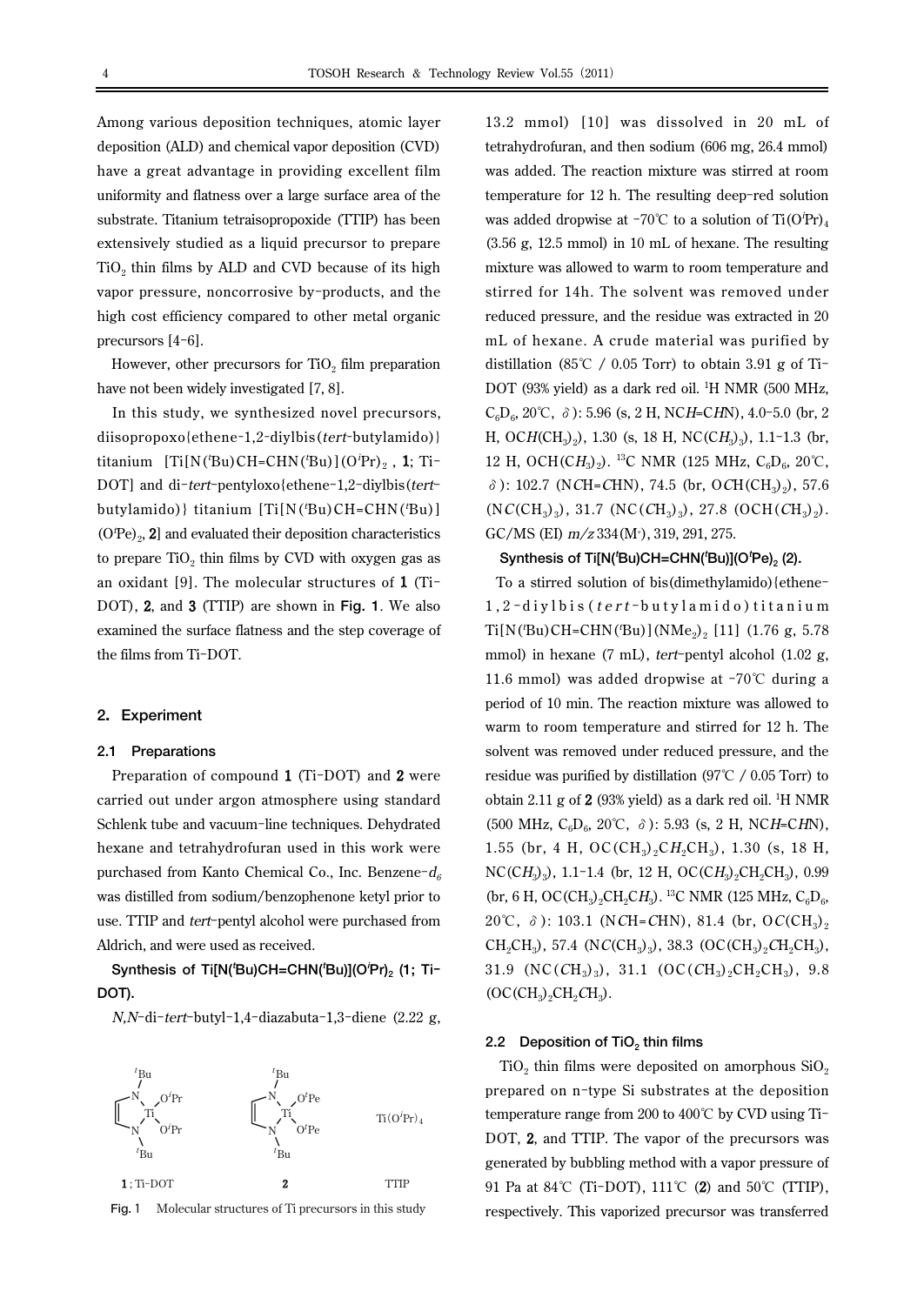**to the cold wall type CVD reaction chamber with argon** carrier gas. The reactant gas was  $O_2$ , and its **concentration was constantly controlled at 20% of the total reaction chamber pressure. Si wafer covered with** 100 nm-thick  $SiO<sub>2</sub>$  was used as a substrate. The deposition conditions of TiO<sub>2</sub> thin films are summarized **in Table 1.** 

#### **2.3 Measurement of physical properties**

**Deposition amount of the films was measured by the X-ray fluorescence (XRF) calibrated by standard samples. The crystal structure, film composition, and surface roughness were measured by X-ray diffraction (XRD), X-ray photoelectron spectroscopy (XPS), and atomic force microscopy (AFM), respectively. The step coverage of the thin film was observed by field emission scanning electron microscopy (FE-SEM).**

#### **3.Results and discussions**

**Fig. 2 shows the relationship between the deposition** amounts of TiO<sub>2</sub> films and the inverse of the deposition **temperature deposited for 60 min. using Ti-DOT, 2, and TTIP as a precursor. The deposition characteristics of the three precursors can be divided into two** temperature regions. The deposition amounts of TiO<sub>2</sub> **films from Ti-DOT, 2, and TTIP were less sensitive against the deposition temperature above 300℃. On the other hand, strong deposition temperature dependency was observed below this temperature. It is noticeable** that the deposition amount of TiO<sub>2</sub> films from Ti-DOT **and 2 were several times as large as that from TTIP in each temperature between 250 and 400℃.** 

**The relationship between the deposition amount and** the deposition time of TiO<sub>2</sub> films from Ti-DOT, 2, and **TTIP at 300℃ was described in Fig. 3. In the case of using Ti-DOT and 2 as a precursor, the incubation time**

**Table 1** Deposition conditions of TiO<sub>2</sub> thin films by CVD

| Precursor                                                    |                           | Ti-DOT | 2           | ITIP |
|--------------------------------------------------------------|---------------------------|--------|-------------|------|
| Precursor temperature                                        | $\lceil \text{°C} \rceil$ | 84     | 111         | 50   |
| Carrier gas flow rate $\lceil$ cm <sup>3</sup> /min $\rceil$ |                           |        | 10          |      |
| $O_2$ gas flow rate $\lfloor$ cm <sup>3</sup> /min]          |                           |        | 60          |      |
| Diluent gas flow rate $\lceil$ cm <sup>3</sup> /min          |                           |        | 230         |      |
| Total flow rate $\lceil \text{cm}^3/\text{min} \rceil$       |                           |        | 300         |      |
| Chamber pressure                                             | [Pa]                      |        | 533         |      |
| Substrate temperature                                        | $\lceil \text{°C} \rceil$ |        | $200 - 400$ |      |

**(time delay for onset of deposition) is significantly shorter than the case of using TTIP. While TTIP exhibited about 30 min. of incubation time, the incubation time of Ti-DOT was only a few minutes.** 

**As shown in Fig. 2 and 3, it is indicated that the deposition characteristics of 2 were almost the same as those of Ti-DOT on the condition in Table 1. For this** reason, further analyses were made only for TiO<sub>2</sub> films **from Ti-DOT and TTIP. Fig. 4 illustrates the average surface roughness, Ra, as a function of the deposition** amount of the  $TiO<sub>2</sub>$  films deposited at 300°C using Ti-**DOT and TTIP. Compared to the Ra of the same deposition amount, films from Ti-DOT showed smaller Ra than those from TTIP. This indicates that Ti-DOT can deposit films with flatter surface and with shorter incubation time.**

Carbon and nitrogen contents of TiO<sub>2</sub> films deposited **at 300℃ from Ti-DOT and TTIP were found to be less than 1% from XPS analysis. In addition, these films were ascertained from XRD measurements to be consistent**



**Fig.2 Deposition temperature dependency of the deposition amount of TiO2 films deposited for 60 min. using Ti-DOT, 2, and TTIP** 



**Fig.3 Deposition time dependency of deposition amount of TiO2 films deposited at 300 ℃ from Ti-DOT, 2, and TTIP**